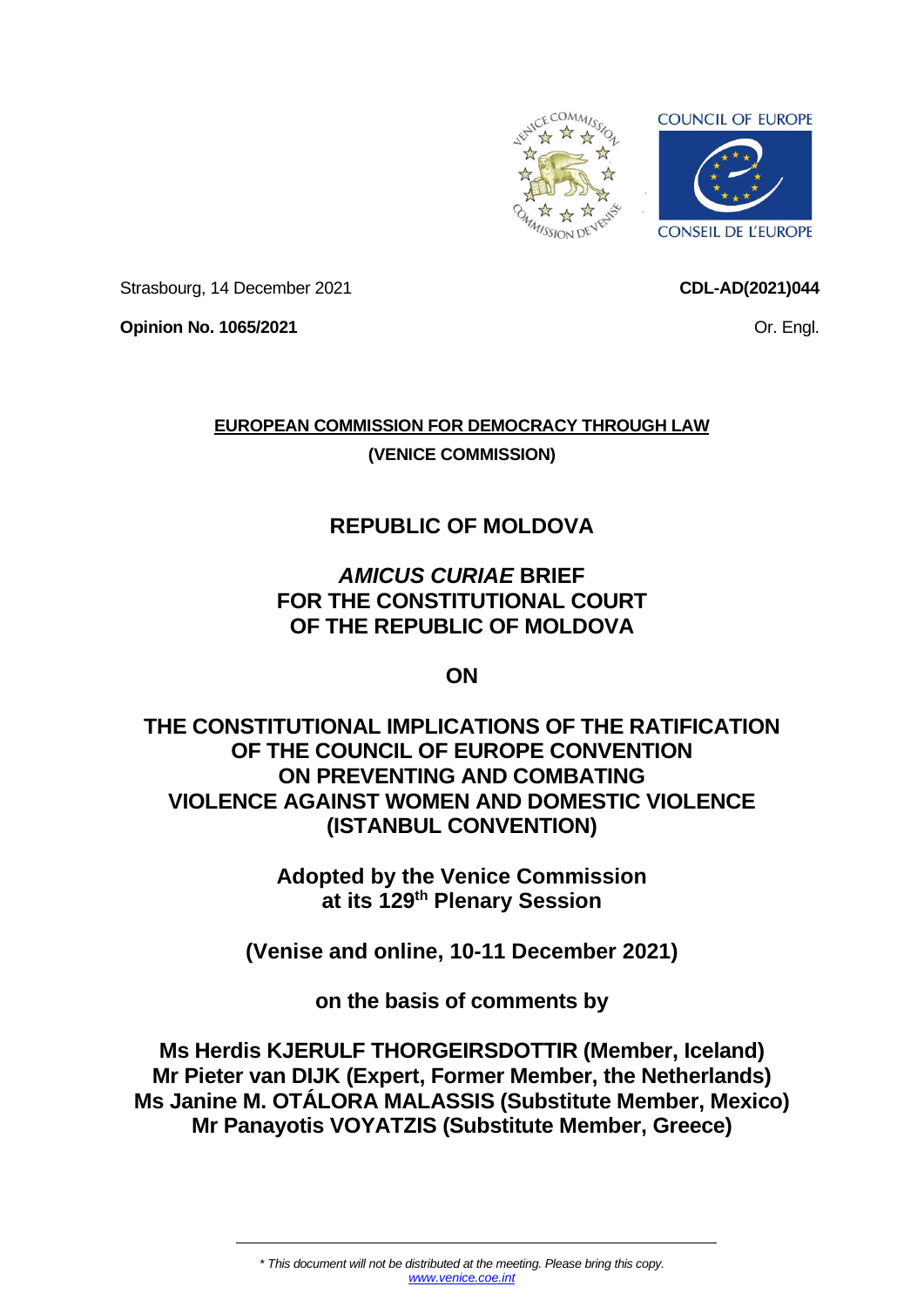# **Table of Contents**

| C. Article 28 of the Istanbul Convention - reporting by professionals 12           |  |
|------------------------------------------------------------------------------------|--|
| D. Article 42 of the Istanbul Convention - Unacceptable justifications for crimes, |  |
|                                                                                    |  |
|                                                                                    |  |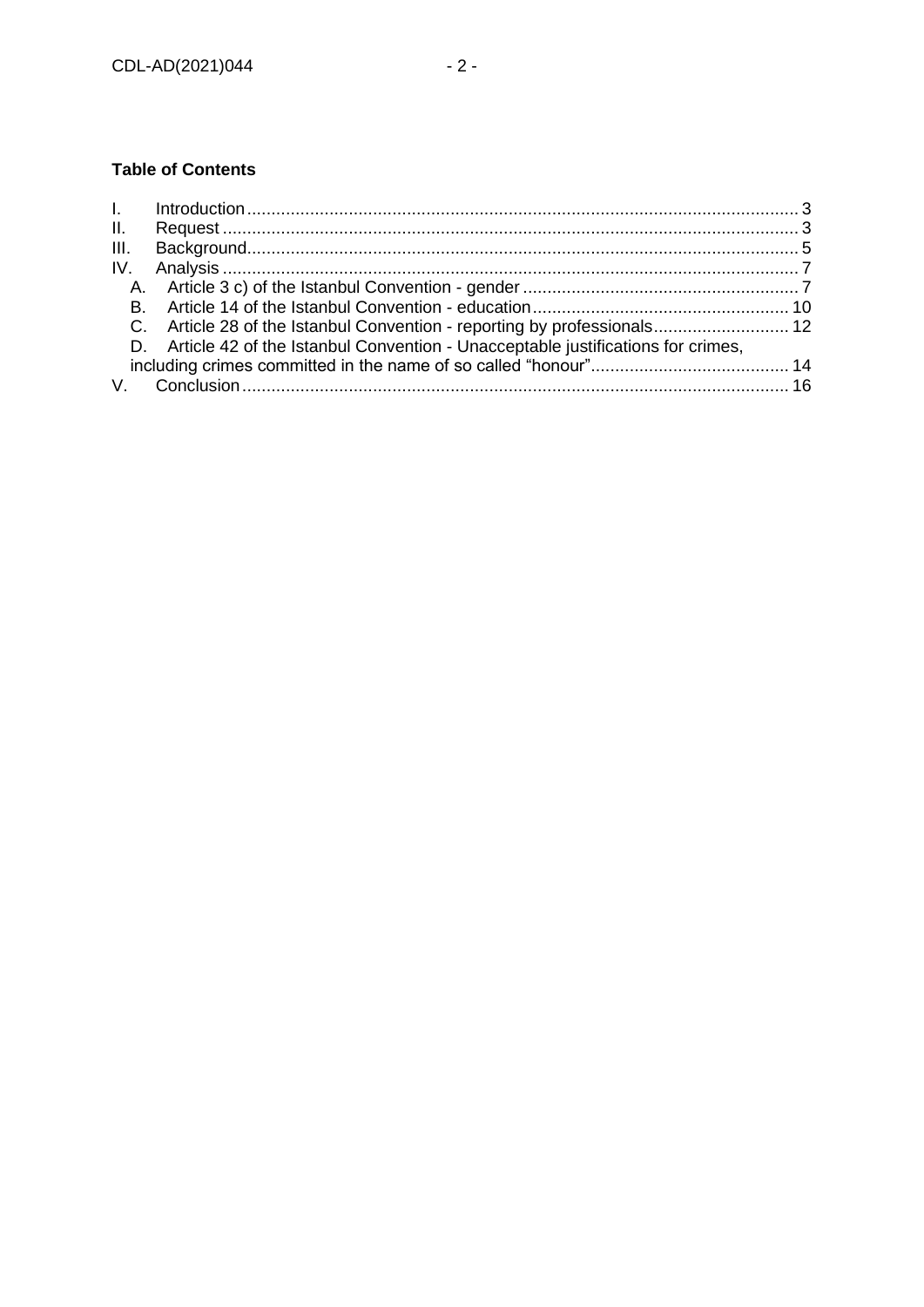# <span id="page-2-0"></span>**I. Introduction**

1. By letter of 27 October 2021, the President of the Constitutional Court of the Republic of Moldova, Ms Domnica Manole, requested an *amicus curiae* brief from the Venice Commission on the constitutional implications of the ratification of the Council of Europe Convention on preventing and combating violence against women and domestic violence (hereinafter, the "Istanbul Convention").

2. Ms Janine M. Otálora Malassis, Ms Herdis Kjerulf Thorgeirsdottir, Mr Panayotis Voyatzis and Mr Pieter van Dijk acted as rapporteurs for this *amicus curiae* brief.

3. This *amicus curiae* brief was drafted on the basis of comments by the rapporteurs. It was adopted by the Venice Commission at its 129<sup>th</sup> Plenary Session (Venice and online, 10-11 December 2021).

### <span id="page-2-1"></span>**II. Request**

4. This request for an *amicus curiae* brief was based on an application to the Constitutional Court of the Republic of Moldova by two MPs regarding the constitutionality of Law no. 144 of 14 October 2021 on the ratification of the Istanbul Convention. The Law was enacted by the President of the Republic on 20 October 2021, published in the Official Gazette and entered into force on 22 October 2021.The applicants allege that Articles 3 (c), 14, 28 and 42 of the Istanbul Convention<sup>1</sup> are not in line with Articles 31, 35 and 48 of the Constitution<sup>2</sup>.

### **Article 14 – Education**

#### **Article 28 – Reporting by professionals**

Parties shall take the necessary measures to ensure that the confidentiality rules imposed by internal law on certain professionals do not constitute an obstacle to the possibility, under appropriate conditions, of their reporting to the competent organisations or authorities if they have reasonable grounds to believe that a serious act of violence covered by the scope of this Convention, has been committed and further serious acts of violence are to be expected.

#### **Article 42 – Unacceptable justifications for crimes, including crimes committed in the name of so-called "honour"**

1. Parties shall take the necessary legislative or other measures to ensure that, in criminal proceedings initiated following the commission of any of the acts of violence covered by the scope of this Convention, culture, custom, religion, tradition or so-called "honour" shall not be regarded as justification for such acts. This covers, in particular, claims that the victim has transgressed cultural, religious, social or traditional norms or customs of appropriate behaviour.

2. Parties shall take the necessary legislative or other measures to ensure that incitement by any person of a child to commit any of the acts referred to in paragraph 1 shall not diminish the criminal liability of that person for the acts committed.

#### <sup>2</sup> **Article 31 - [Freedom of Conscience](http://www.codices.coe.int/NXT/gateway.dll?f=jumplink$jumplink_x=Advanced$jumplink_vpc=first$jumplink_xsl=querylink.xsl$jumplink_sel=title;path;content-type;home-title;item-bookmark$jumplink_d=%7bCodices%7d$jumplink_q=%5bfield%20IDEcross:%22const-eng-mda-a-031%22%5d)**

(1) The freedom of conscience shall be guaranteed, and its manifestations should be in a spirit of tolerance and mutual respect.

(2) The freedom of religious cults shall be guaranteed and they shall organise themselves according to their own statutes, under the law.

(3) In their mutual relationships religious cults are forbidden to use, express or incite to hatred or enmity.

(4) Religious cults shall be autonomous, separated from the State and shall enjoy the support of the latter, here included any facilitation for the religious assistance in the army, hospitals, prisons, asylums and orphanages.

#### **Article 35 - [Right to Education](http://www.codices.coe.int/NXT/gateway.dll?f=jumplink$jumplink_x=Advanced$jumplink_vpc=first$jumplink_xsl=querylink.xsl$jumplink_sel=title;path;content-type;home-title;item-bookmark$jumplink_d=%7bCodices%7d$jumplink_q=%5bfield%20IDEcross:%22const-eng-mda-a-035%22%5d)**

<sup>1</sup> **Article 3 – Definitions**

For the purpose of this Convention:

C - "gender" shall mean the socially constructed roles, behaviours, activities and attributes

that a given society considers appropriate for women and men;

<sup>1.</sup> Parties shall take, where appropriate, the necessary steps to include teaching material on issues such as equality between women and men, non-stereotyped gender roles, mutual respect, non-violent conflict resolution in interpersonal relationships, gender-based violence against women and the right to personal integrity, adapted to the evolving capacity of learners, in formal curricula and at all levels of education.

<sup>2.</sup> Parties shall take the necessary steps to promote the principles referred to in paragraph 1 in informal educational facilities, as well as in sports, cultural and leisure facilities and the media.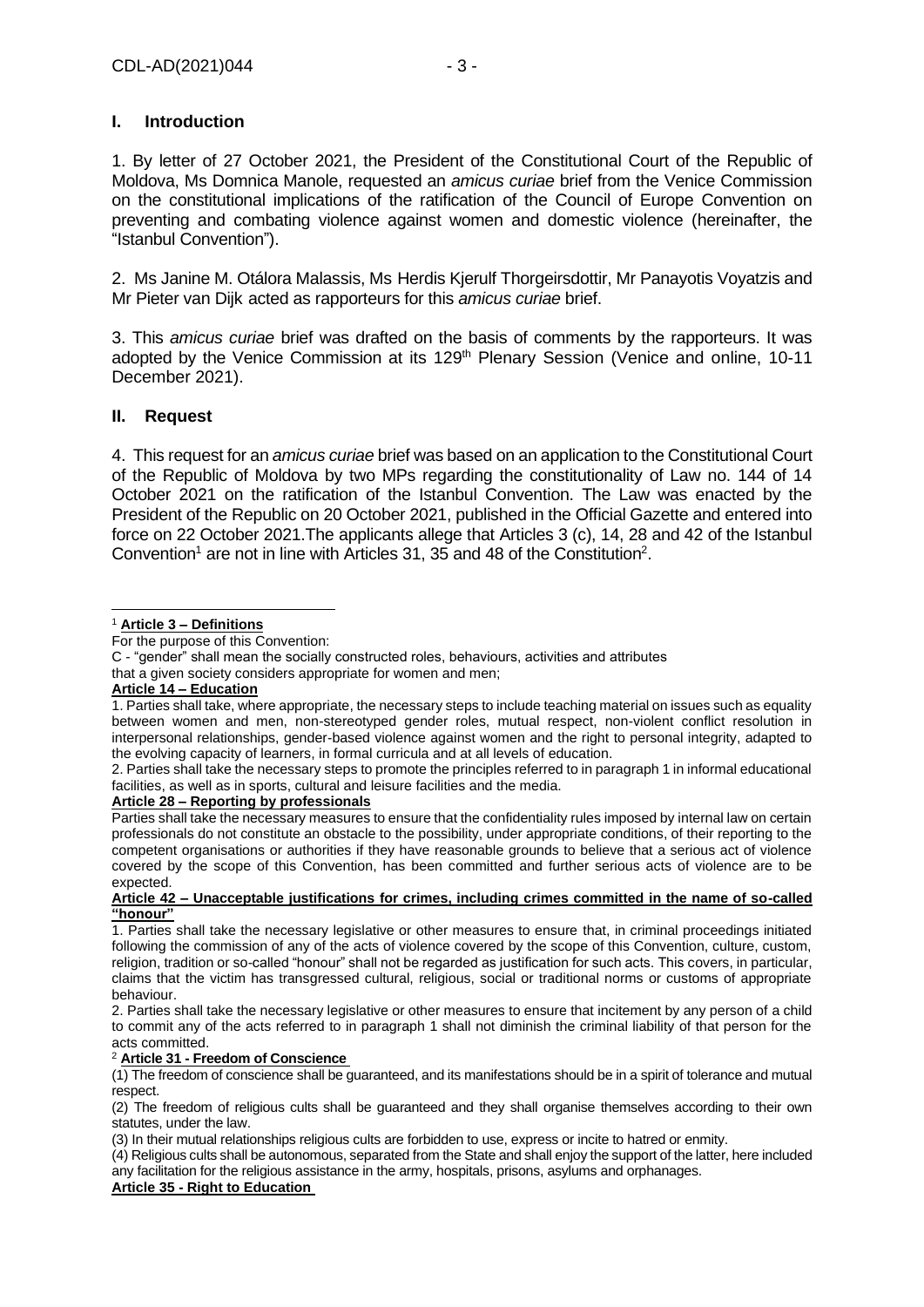5. For this *amicus curiae* brief, the Constitutional Court of the Republic of Moldova has asked the Venice Commission the following: *What are the constitutional implications of Articles 3 (c), 14, 28 and 42 of the Istanbul Convention on the right of the parents to educate their children according to their own religious beliefs and on the concept of the family?*

6. The Venice Commission would like to recall that it provided a detailed analysis of the Istanbul Convention in its *Opinion for Armenia on the constitutional implications of the ratification of the Council of Europe Convention on preventing and combating violence against women and domestic violence (Istanbul Convention)* CDL-AD(2019) 018, which is also relevant for this *amicus curiae* brief.

7. In this *amicus curiae* brief, the Venice Commission has limited itself to the questions posed by the Constitutional Court of the Republic of Moldova and replied to them mainly from the perspective of international human rights law. It has aimed to harmonise its replies with the interpretation of the relevant provisions of the Constitution of the Republic of Moldova.

8. In this respect, it is important to underline that the assessment of the compatibility of the Istanbul Convention with the Constitution of the Republic of Moldova is, according to Article 135.1.a of the Constitution of the Republic of Moldova and Article 4.1.a of Law No. 317-XIII on the Constitutional Court of the Republic of Moldova, the task of the Constitutional Court, upon appeal. It will therefore be ultimately up to the Constitutional Court of the Republic of Moldova to decide whether there are any incompatibilities between the Istanbul Convention and the Constitution of the Republic of Moldova.

9. The Constitution of the Republic of Moldova, in its Article 7 sets out that *"The Constitution of the Republic of Moldova shall be the Supreme Law of the State. No law or other legal act which contravenes the provisions of the Constitution shall have legal force."* The determination to observe international law and international treaties is firmly entrenched in Article 8 of the Constitution and Article 4 of the Constitution stipulates that *"wherever disagreements appear between the conventions and treaties on fundamental human rights to which the Republic of Moldova is a party and its domestic laws, priority shall be given to international regulations."*

(4) State public education is free of charge.

<sup>(1)</sup> The right to education shall be ensured by way of compulsory comprehensive school system, by secondary education and vocational education, higher education system, as well as by other forms of education and continuous training.

<sup>(2)</sup> The State shall ensure, according to the law, the right to choose the language of education and training of persons.

<sup>(3)</sup> The study of the official language shall be ensured within all types of educational institutions.

<sup>(5)</sup> Educational institutions, including those that are not financed by the State, shall be established and shall operate according the law.

<sup>(6)</sup> Institutions of higher education shall enjoy the right to autonomy.

<sup>(7)</sup> The state secondary, vocational and higher education shall be accessible to everyone on the basis of personal merits.

<sup>(8)</sup> The State shall ensure, according to the law, the freedom of religious education. The State education system is laic.

<sup>(9)</sup> The parents have prior right to choose the appropriate field of education for their children.

**Article 48 - Family**

<sup>(1)</sup> The family shall constitute the natural and fundamental element of the society and shall enjoy protection from the State and the society.

<sup>(2)</sup> The family shall be founded on a freely consented marriage between man and woman, on their equality of rights and on the right and obligation of parents to ensure upbringing and education of their children.

<sup>(3)</sup> The conditions to conclude, terminate or void a marriage are laid down by the law.

<sup>(4)</sup> Children have a duty to take care of their parents and to offer necessary help.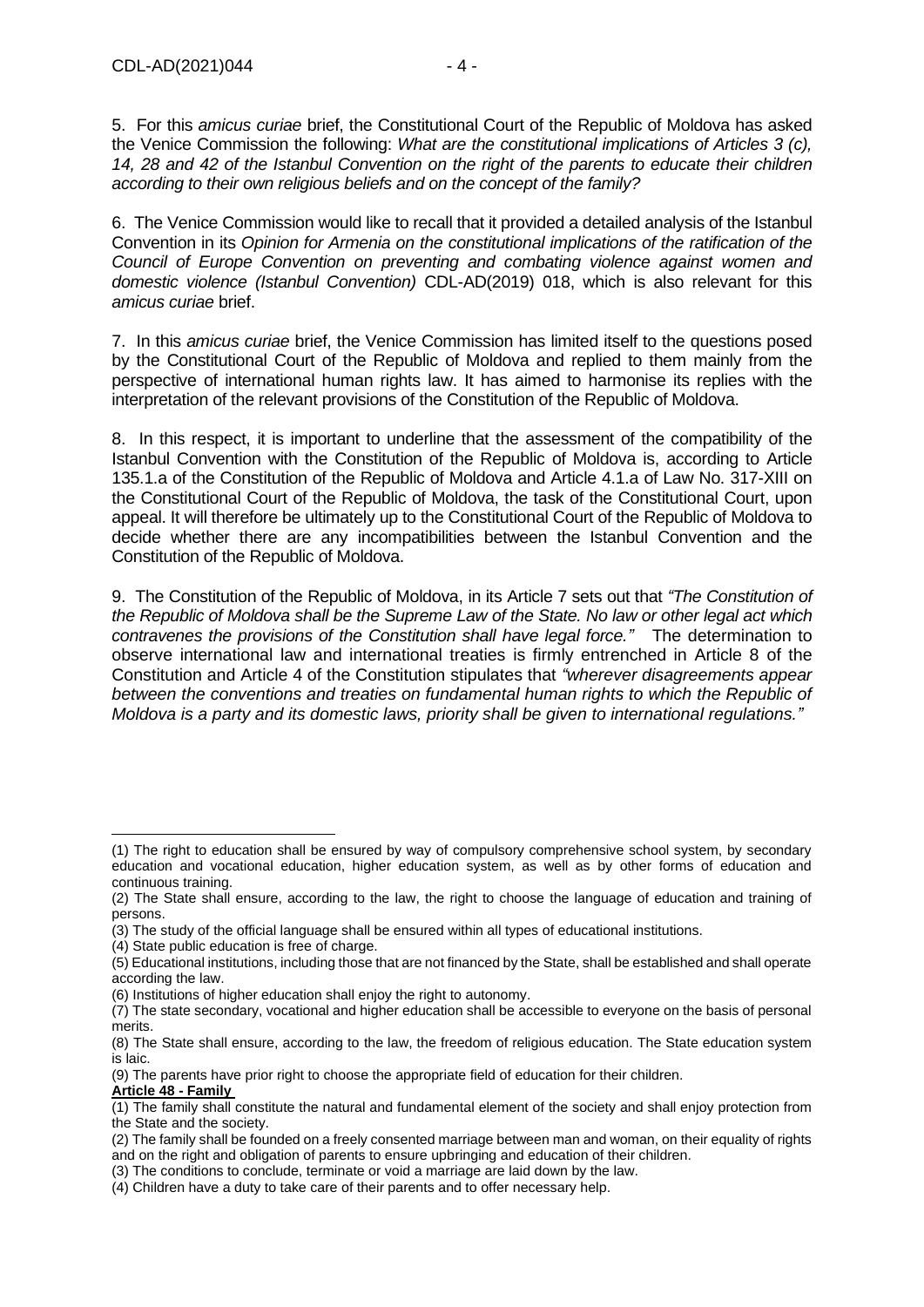10. The Venice Commission would, however, like to reiterate that the choice of ratifying a treaty and so being bound by its obligations is a sovereign act of the State.<sup>3</sup> There is no obligation on States to ratify treaties that stems from international law. Nevertheless, States which have signed a treaty, are obliged *"to refrain from acts which would defeat the object and purpose of a treaty"*. 4 The decision of whether to ratify a treaty reflects both the legal assessment of the instrument and various other (political, ideological, economic, social, cultural and other) interests. It is also a sovereign act of the State to choose the type of relationship it would like to establish between its domestic and the international legal order i.e. what status a treaty will have within the domestic legal order once it is ratified.<sup>5</sup>

# <span id="page-4-0"></span>**III. Background**

11. The Republic of Moldova is a member State of the Council of Europe and of the United Nations (UN), and as such has human rights obligations both at the regional and universal level. As a member of the Council of Europe, the Republic of Moldova has ratified the European Convention on Human Rights and is subject to the jurisdiction of the European Court of Human Rights. The Republic of Moldova has ratified the Revised European Social Charter but has not authorised the European Committee of Social Rights to decide collective complaints against it. The Republic of Moldova is party to the Council of Europe Convention on Action against Trafficking in Human Beings, the European Convention for the Prevention of Torture and Inhuman Degrading Treatment or Punishment and the Framework Convention for National Minorities. Its human rights policies and practices are also monitored by the Council of Europe's Commissioner for Human Rights, who identifies gaps in human rights protection, conducts country visits, engages in dialogue with States, and prepares thematic reports and advice on human rights obligations.

12. As a UN Member State, the Republic of Moldova is subject to the oversight of various [UN](https://ijrcenter.org/universal-tribunals-treaty-bodies-and-rapporteurs/)  [human rights bodies,](https://ijrcenter.org/universal-tribunals-treaty-bodies-and-rapporteurs/) including the [Human Rights Council](https://ijrcenter.org/un-human-rights-council/) and its [Universal Periodic Review](https://ijrcenter.org/un-human-rights-council/un-universal-periodic-review/) and thematic [special procedures.](https://ijrcenter.org/un-special-procedures/) As a party to specific universal human rights treaties, the Republic of Moldova's policies and practices are monitored by UN [treaty bodies.](https://ijrcenter.org/un-treaty-bodies/) It has accepted the complaints procedure of four treaty bodies. The Republic of Moldova has ratified most of the UN international human rights treaties such as the International Covenant on Civil and Political Rights (ICCPR); the Convention against Torture and Other Cruel, Inhuman or Degrading Treatment or Punishment (CAT); the Convention on the Elimination of All Forms of Discrimination Against Women (CEDAW) and the Convention on the Rights of the Child (CRC) among others. The Republic of Moldova has accepted the inquiry procedures of the CAT and CEDAW, which allow the UN treaty bodies to consider allegations of grave or systematic human rights violations.

13. The Republic of Moldova signed the Istanbul Convention on 6 February 2017, followed by a process of aligning national legislation with the provisions of this treaty. With legislation on domestic violence and its implementation increasingly in line with international standards, the Istanbul Convention was approved by the Moldovan Parliament and ratified on 14 October 2021.<sup>6</sup> The ratification process was not unanimous (as was, for example, the case in Turkey when ratifying the Istanbul Convention on 24 November 2011). Out of 101 members of Parliament, 54 members from the ruling Party of Action and Solidarity voted in favour of ratification. The electoral

```
4 Article 18 of the 1969 Vienna Convention on the Law of Treaties.
```
<sup>3</sup> See Articles 12 and 14 of the 1969 *Vienna Convention on the Law of* Treaties and CDL-AD(2019)018, Armenia - Opinion on the constitutional implications of the ratification of the Council of Europe Convention on preventing and combating violence against women and domestic violence (Istanbul Convention), paragraphs 5-6.

<sup>5</sup> CDL-AD(2019)018, Armenia - Opinion on the constitutional implications of the ratification of the Council of Europe Convention on preventing and combating violence against women and domestic violence (Istanbul Convention), paragraphs 5-6.

<sup>&</sup>lt;sup>6</sup> The ratification process was not unanimous as in the case of Turkey as deputies of the Bloc of Communists and Socialists did not participate in the voting procedure.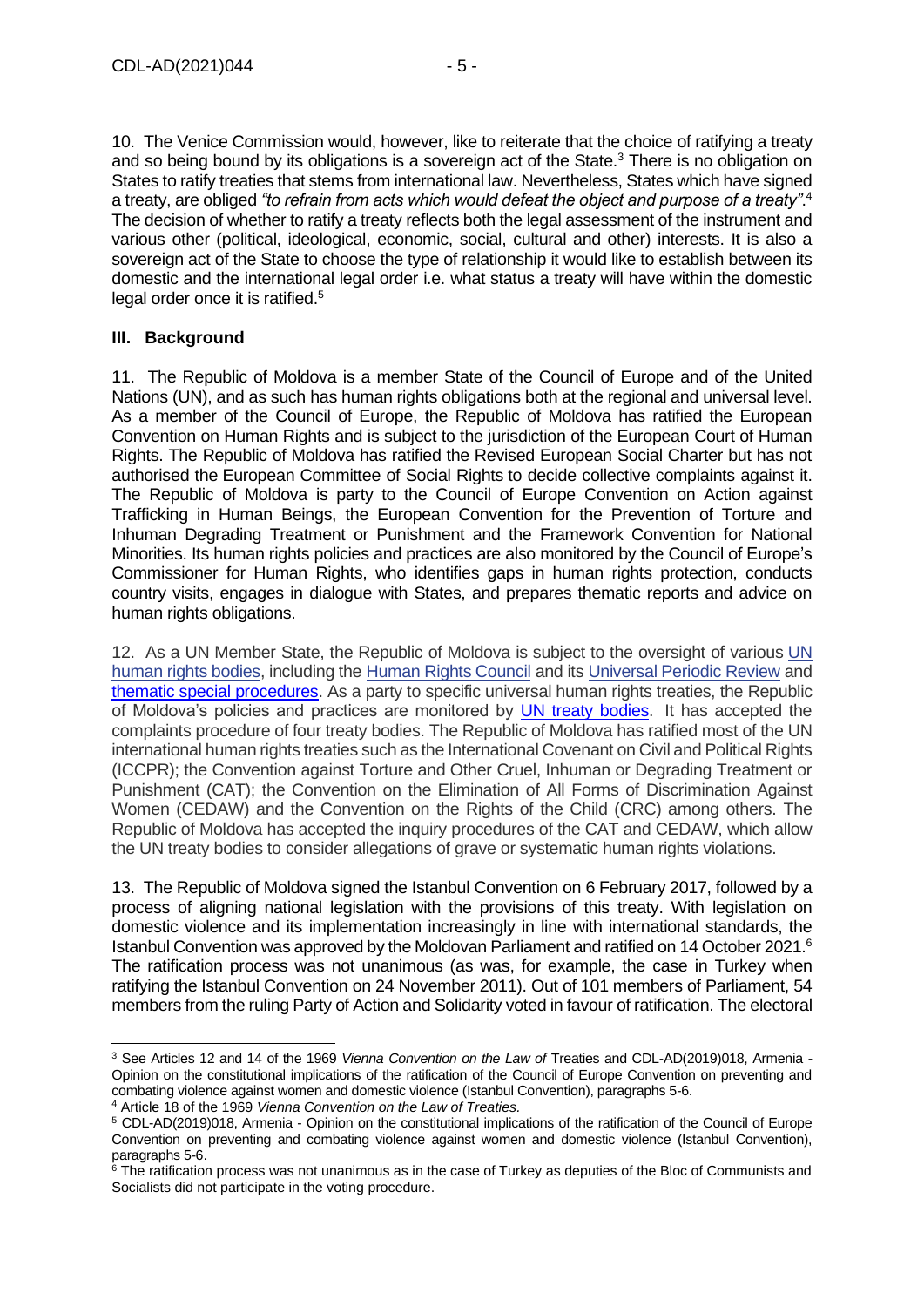bloc of communists and socialists in Parliament (BECS) did not participate in the voting procedure and demanded that the issue be taken off the agenda (having failed to secure an amendment requiring the notion of gender to be limited to biological gender).<sup>7</sup>

14. The ratification was further condemned by the Orthodox Church of the Republic of Moldova, $8$ which has a strong position in the country. Over 90 per cent of the population identify themselves as members of this Church. In its appeal to the President, Parliament and Government, the Church expressed the opinion that the text of the Istanbul Convention *"denies the reality of the existence of a man and a woman"*. It further pointed out in its statement that the Istanbul Convention had proven controversial in other countries as well, seen as a Trojan Horse to introduce a "third sex" and "gay marriage."

15. When the Istanbul Convention becomes binding on the Republic of Moldova<sup>9</sup>, it will be joining the 34 (out of 47) member States of the Council of Europe that have ratified the legally binding international instrument.<sup>10</sup> The 2011 treaty was signed by 45 countries and is recognised as the main legal standard and the most comprehensive international treaty in preventing and combating violence against women and girls. The Istanbul Convention requires criminalising and legally sanctioning different forms of violence against women, including domestic violence, stalking, sexual harassment and psychological violence. It establishes a comprehensive framework of legal and policy measures for preventing such violence, supporting victims and punishing perpetrators.

16. The Istanbul Convention recognises the structural nature of violence against women. The term *"gender-based violence against women"* refers to any violence directed against a woman because she is a woman or that disproportionately affects women. This definition is based on the recognition, set out in the preamble to the Istanbul Convention, that violence against women is a manifestation of the historically unequal power relations between women and men that have led to domination of, and discrimination against, women by men, and that this violence is one of the crucial social mechanisms by which women are maintained in a position of subordination to men.

17. Violence against women, including domestic violence, is one of the most serious forms of gender-based violations of human rights in Europe that appears to be still shrouded in silence.<sup>11</sup> The majority of victims of domestic violence are women.<sup>12</sup> The statistical data in the Republic of Moldova confirm, for example, that domestic violence is mostly exerted against women. In 2020, the Women's Law Centre/National Coalition "Life without violence" said that 73 per cent of women in the Republic of Moldova experienced some form of intimate partner violence.<sup>13</sup> The perpetrators were 2289 men and 181 women. (Source: General Police Inspectorate). <sup>14</sup> These bodies maintained that the State should take urgent steps to ratify the Istanbul Convention and align its legislation with international standards.

18. The Istanbul Convention has not been well received in various countries of Eastern and Central Europe. Nevertheless, Albania, Bosnia and Herzegovina, Croatia, Montenegro, North Macedonia, Poland, Romania, Serbia and Slovenia have both signed and ratified the Istanbul Convention, and steps have already been undertaken to implement new solutions into their countries' legal systems. With the exception of Croatia, all have undergone or are currently

<sup>7</sup> <https://interfax.com/newsroom/top-stories/72898/>

<sup>8</sup> <https://orthochristian.com/142237.html>

<sup>9</sup> According to the Treaty Office of the Council of Europe, so far no instrument of ratification has been received from the Republic of Moldova with respect to the Istanbul Convention (status on 25 November 2021).

<sup>&</sup>lt;sup>10</sup> The Convention was adopted (opened for signature) on 11 May 2011. To date it has been ratified by 34 Council of Europe Member States.

<sup>&</sup>lt;sup>11</sup> Explanatory Report, Istanbul Convention.

 $12$  Cf., Article 2 of the Istanbul Convention – the scope of the Convention, Explanatory Report.

<sup>13</sup> <https://www.ohchr.org/en/NewsEvents/Pages/DisplayNews.aspx?NewsID=25569&LangID=E>

<sup>14</sup> <https://rm.coe.int/md-2021-2692-coe-myths-and-facts-eng/1680a33d50>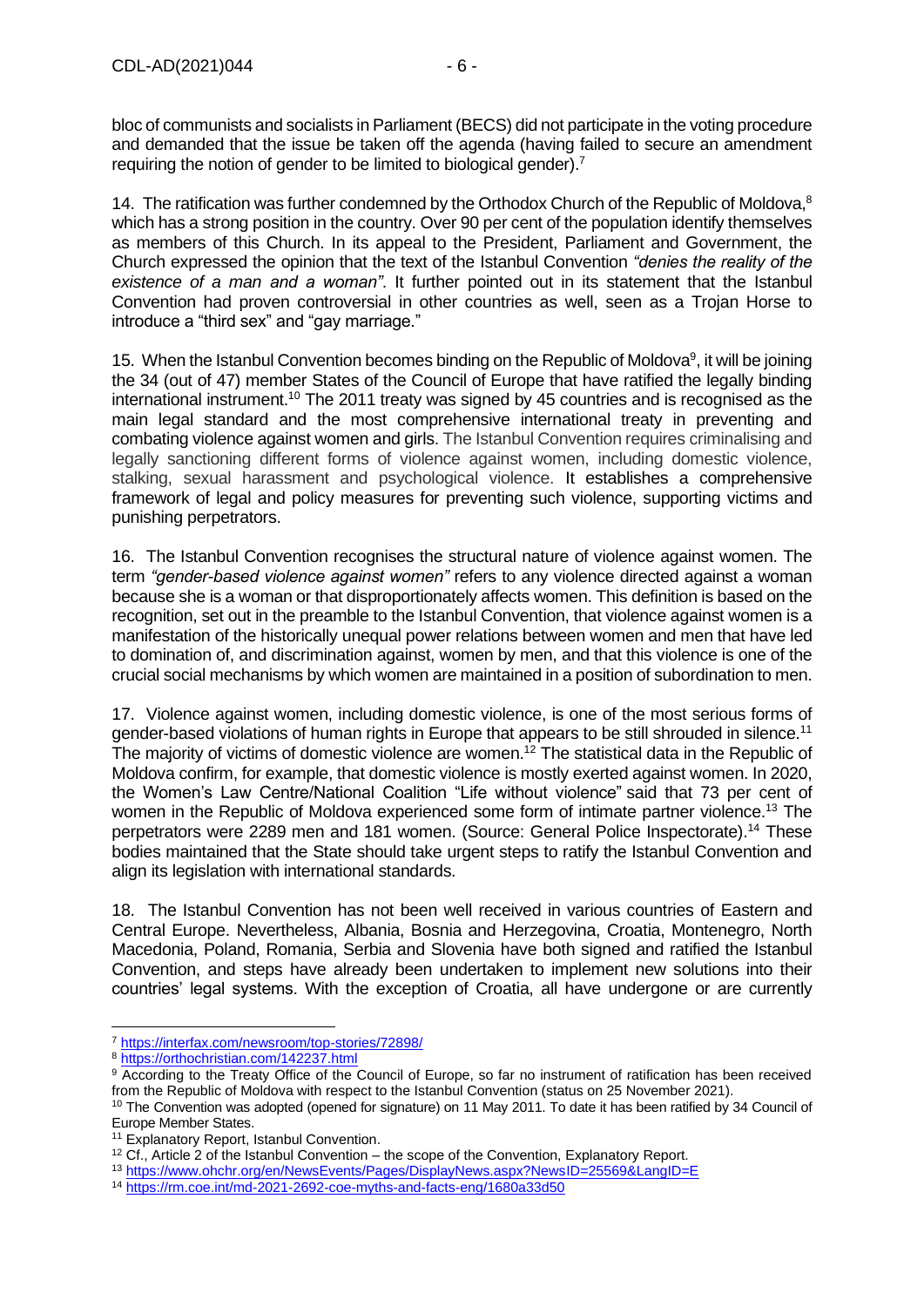undergoing evaluation by the Group of Experts on Action against Violence against Women and Domestic Violence (GREVIO), which is the independent expert body responsible for monitoring the implementation of the Istanbul Convention by the Parties. Poland, for instance, has explained in its final comments, following the evaluation by GREVIO, the actions it has taken and its further plans towards implementing GREVIO findings. Azerbaijan and Russia have not signed the Istanbul Convention at all, and Hungary signed the document as long ago as 2014, but voted against ratification in May 2020 and Turkey withdrew from the Istanbul Convention on 1 July 2021. Six members of the European Union (Bulgaria, Hungary, Czechia, Latvia, Lithuania and Slovakia) have not ratified the Istanbul Convention.

19. In a press release in November 2018, the Council of Europe stated that *"Despite its clearly stated aims, several religious and ultra conservative groups have been spreading false narratives about the Istanbul Convention".* The press release stated that the Istanbul Convention did not seek to impose a certain lifestyle or interfere with the personal organisation of private life; instead, it sought only to prevent violence against women and domestic violence. The press release stated that *"the Convention is certainly not about ending sexual differences between women and men. Nowhere does the Convention ever imply that women and men are or should be 'the same'"* and that *"the Convention does not seek to regulate family life and/or family structures: it neither contains a definition of 'family' nor does it promote a particular type of family setting."<sup>15</sup>*

20. The Council of Europe has been supporting member States in the ratification process of the Istanbul Convention with awareness raising programmes, implemented in the case of the Republic of Moldova within the framework of the Council of Europe Action Plan for the Republic of Moldova 2017-2020 and funded with Action Plan-level funds.

21. The Republic of Moldova has duly undertaken legislative reforms to tackle violence against women*. <sup>16</sup>* Act No. 196/2016 introduced emergency restriction orders by amending Act No. 45- XVI of 2007 on Preventing and Combating Domestic Violence, and Act No. 71/2016 prohibits the use of sexist language by amending the Law on the Press, the Law on Advertising and the Audiovisual Code. The Republic of Moldova has also made efforts to improve its institutional and policy framework aimed at accelerating the elimination of discrimination against women with the National strategy on preventing and combating violence against women and domestic violence (2018–2023) and the action plan for its implementation (2018– 2020). The CEDAW Committee however noted with concern, in its 2020 concluding observations on the Republic of Moldova's periodic report, the high prevalence of gender-based violence against women in the country, including domestic violence and economic and psychosocial violence, stressing in particular the limited enforcement of the legislative framework to combat gender-based violence due to insufficient resource allocations.<sup>17</sup>

# <span id="page-6-0"></span>**IV. Analysis**

# <span id="page-6-1"></span>**A. Article 3 c) of the Istanbul Convention - gender**

22. Article 3 c) of the Convention gives the following definition of "gender": "gender" shall mean the socially constructed roles, behaviours, activities and attributes that a given society considers appropriate for women and men.

23. The Explanatory Report to the Convention contains the following explanation:

<sup>15</sup>[https://www.coe.int/en/web/democracy/newsroom/-/asset\\_publisher/XpxicDtFK3Js/content/ending](https://www.coe.int/en/web/democracy/newsroom/-/asset_publisher/XpxicDtFK3Js/content/ending-misconceptions-about-the-convention-on-preventing-and-combating-violence-against-women-and-domestic-violence/16695?inheritRedirect=false)[misconceptions-about-the-convention-on-preventing-and-combating-violence-against-women-and-domestic](https://www.coe.int/en/web/democracy/newsroom/-/asset_publisher/XpxicDtFK3Js/content/ending-misconceptions-about-the-convention-on-preventing-and-combating-violence-against-women-and-domestic-violence/16695?inheritRedirect=false)[violence/16695?inheritRedirect=false](https://www.coe.int/en/web/democracy/newsroom/-/asset_publisher/XpxicDtFK3Js/content/ending-misconceptions-about-the-convention-on-preventing-and-combating-violence-against-women-and-domestic-violence/16695?inheritRedirect=false)

<sup>&</sup>lt;sup>16</sup> Special measures that are necessary to prevent and protect women from gender-based violence shall not be considered discrimination under the terms of this Convention, cf. Article 4.

<sup>&</sup>lt;sup>17</sup> Concluding observations on the sixth periodic report of the Republic of Moldova; Draft prepared by the Committee [CEDAW/C/MDA/CO/6].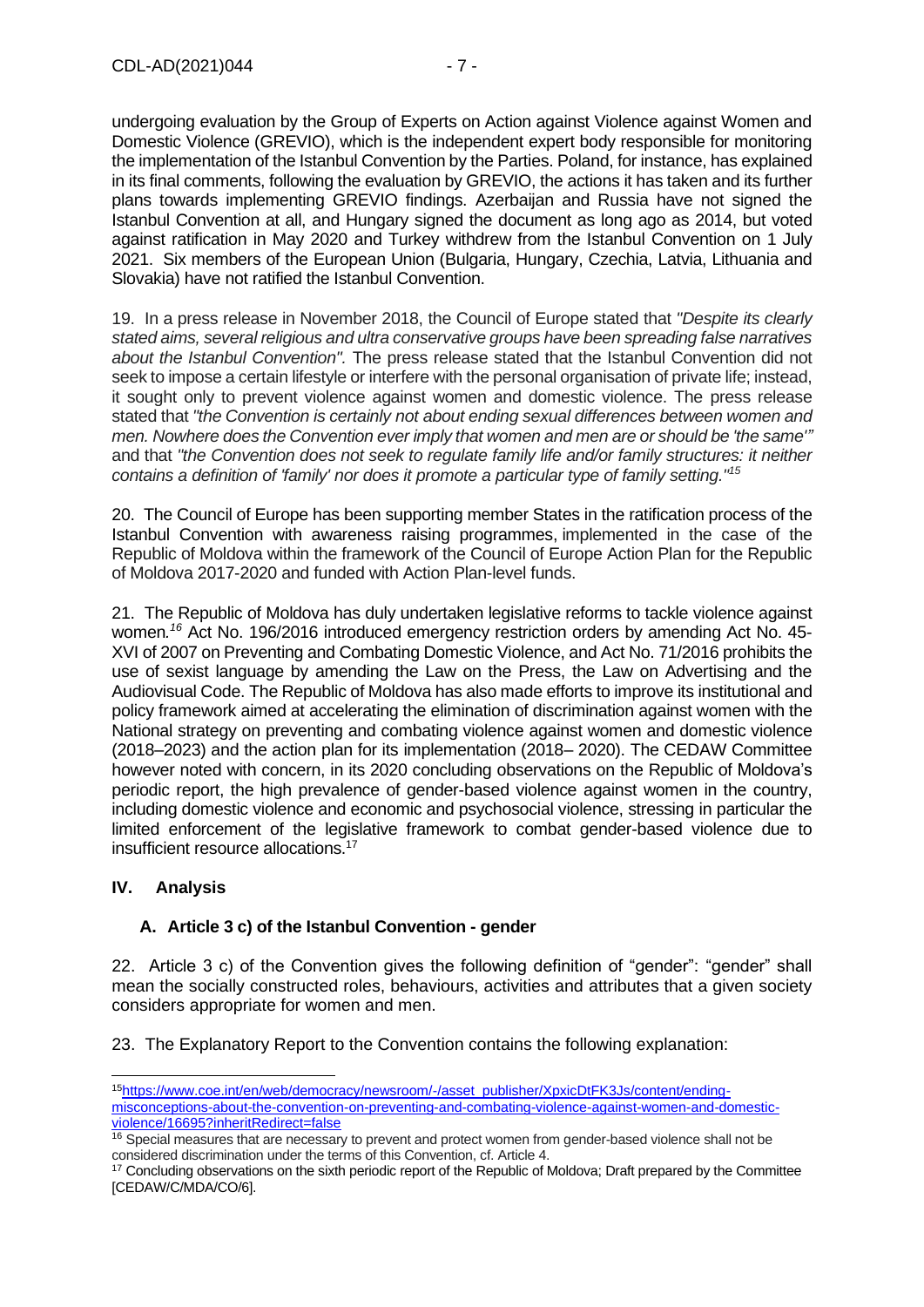*"43. As the Convention places the obligation to prevent and combat violence against*  women within the wider framework of achieving equality between women and men, the *drafters considered it important to define the term "gender". In the context of this Convention, the term gender, based on the two sexes, male and female, explains that there are also socially constructed roles, behaviours, activities and attributes that a given society considers appropriate for women and men. Research has shown that certain roles or stereotypes reproduce unwanted and harmful practices and contribute to make violence against women acceptable. To overcome such gender roles, Article 12 (1) frames the eradication of prejudices, customs, traditions and other practices which are based on the idea of the inferiority of women or on stereotyped gender roles as a general obligation to prevent violence. Elsewhere, the Convention calls for a gendered understanding of violence against women and domestic violence as a basis for all measures to protect and support victims. This means that these forms of violence need to be addressed in the context of the prevailing inequality between women and men, existing stereotypes, gender roles and discrimination against women in order to adequately respond to the complexity of the phenomenon. The term "gender" under this definition is not intended as a replacement for the terms "women" and "men" used in the Convention."*

24. It is important to note that the Istanbul Convention does not require States Parties to take any measures to recognise these various categories of persons or to grant them any special legal status. It simply confirms that gender ranks – alongside sex, race, colour, language, religion, political or other opinion, national or social origin, association with a national minority, property, birth, sexual orientation, age, state of health, disability, marital status, migrant or refugee status, or other status – among the prohibited grounds of discrimination. This means that an individual may not be denied the protection against violence or the status of victim, and the rights stemming from this status, because of his or her gender.<sup>18</sup>

25. The Istanbul Convention also does not seek to *"eliminate the differences"* between men and women, or to suggest that men and women are, or should be, *"the same".* As was stated in the Venice Commission's opinion for Armenia on the Istanbul Convention, "By defining the term *gender* in Article 3(c), the Istanbul Convention recognises that violence against women does not only originate from biological differences between men and women, i.e. sex, but mainly from *"socially constructed roles, behaviours and attributes that a given society considers appropriate for women and men"*. Such stereotyped gender roles contribute to the subordinate status of women in society and may result in making harmful practices and violence against women acceptable in the private and public spheres."<sup>19</sup> In this respect, the Istanbul Convention reflects Article 16 of the Constitution concerning equality.

26. The Committee set up under the UN Convention on the Elimination of All Forms of Discrimination against Women, a convention to which the Republic of Moldova is a party since 1993, has stated in its Recommendation no. 19 of 1992 (as updated by Recommendation no. 35 in 2017 $120$  that gender-based violence is a form of discrimination that seriously inhibits women's ability to enjoy rights and freedoms on a basis of equality with men.<sup>21</sup> And the

<sup>18</sup> See Council of Europe, press release, "Questions and answers on the Istanbul Convention. See also: European Commission for Democracy through Law (hereinafter: "Venice Commission"), CDL-AD(2019)018, Armenia – Opinion on the constitutional implications of the ratification of the Council of Europe Convention on preventing and combatting violence against women and domestic violence (Istanbul Convention), 11-12 October 2019, paragraph 65.

<sup>&</sup>lt;sup>19</sup> Opinion for Armenia on the constitutional implications of the ratification of the Council of Europe Convention on preventing and combating violence against women and domestic violence (Istanbul Convention) CDL-AD(2019) 018, paragraph 23.

<sup>20</sup>[https://tbinternet.ohchr.org/\\_layouts/15/treatybodyexternal/Download.aspx?symbolno=CEDAW/C/GC/35&Lang](https://tbinternet.ohchr.org/_layouts/15/treatybodyexternal/Download.aspx?symbolno=CEDAW/C/GC/35&Lang=en) [=en](https://tbinternet.ohchr.org/_layouts/15/treatybodyexternal/Download.aspx?symbolno=CEDAW/C/GC/35&Lang=en)

<sup>&</sup>lt;sup>21</sup> CEDAW, General Recommendation no.19 (1992), paragraph1.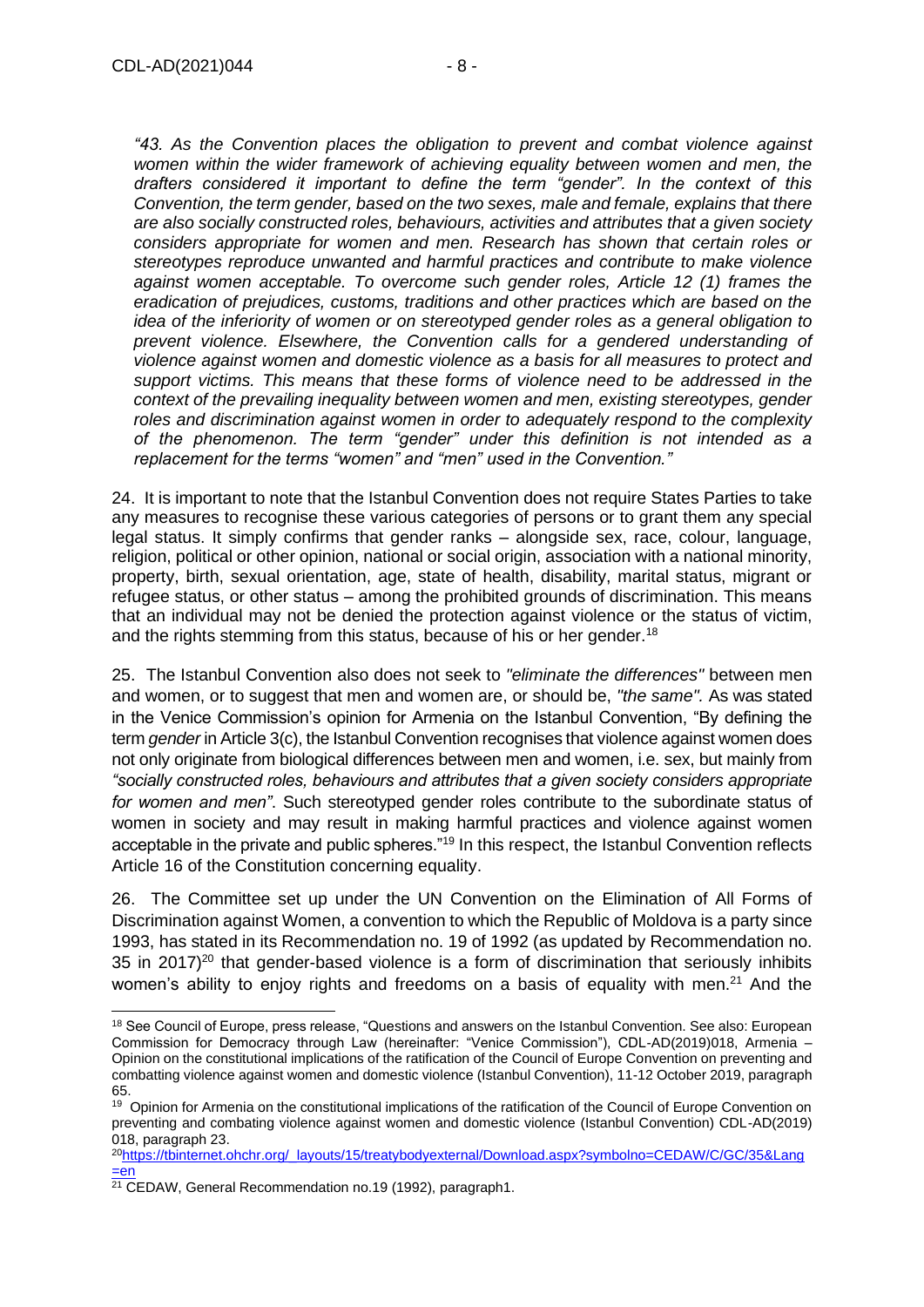General Assembly of the United Nations, in its Declaration on the Elimination of Violence against Women of 1993, defines in Article 1 that *"the term 'violence against women' means any act of gender-based violence that results in, or is likely to result in, physical, sexual or psychological harm or suffering to women, including threats of such acts, coercion or arbitrary deprivation of liberty, whether occurring in public or in private life"*. 22

27. The work of various international human rights mechanisms, as well as developments at national, regional and international levels has firmly established the notion of gender equality. This goes hand in hand with eliminating discrimination based on traditional attitudes by which women are regarded as subordinate to men, which subsequently may perpetuate widespread practice involving violence and coercion.

28. Equality and non-discrimination are codified in Article 16 of the Moldovan Constitution along the same lines as in Article 14 of the ECHR and Article 1 of Protocol No. 12 to the ECHR.

29. In its case law, the European Court of Human Rights (hereinafter, the "ECtHR") has repeatedly stated that a difference in treatment between men and women cannot be justified by reference to the traditional distribution of gender roles in society. The ECtHR in a Grand Chamber judgment in 2012 stated that:

*"... [T]he advancement of gender equality is today a major goal in the member States of the Council of Europe and very weighty reasons would have to be put forward before such a difference of treatment could be regarded as compatible with the Convention ... In particular, references to traditions, general assumptions or prevailing social attitudes in a particular country are insufficient justification for a difference in treatment on grounds of sex." <sup>23</sup>*

30. Furthermore, the ECtHR has cautioned that gender stereotyping by the authorities presented a serious obstacle to the achievement of real substantive gender equality, one of the major goals of the member States of the Council of Europe.<sup>24</sup>

31. CEDAW's Article 5(a) requires States Parties to take *"all appropriate measures"* to *"modify the social and cultural patterns of conduct of men and women"* in an effort to eliminate practices that *"are based on the idea of the inferiority or the superiority of either of the sexes or on stereotyped roles for men and women."* Article 2(f) reinforces Article 5 by requiring States Parties to take *"all appropriate measures"* to *"modify or abolish ... laws, regulations, customs and practices which constitute discrimination against women."*

32. In this context, it may be pointed out that the European Court of Human Rights has expressed that the different types of family and the matters related to it – such as the definition of marriage and adoption  $-$  remain subject to the national laws of the Contracting States.<sup>25</sup> Consequently, if the Republic of Moldova establishes that marriage is between a man and a woman, and that the foundational element of the family excludes same-sex couples from marriage<sup>26</sup> then the Istanbul Convention cannot be considered as foreseeing a different type of family as the one established under domestic Moldovan legislation. It may be concluded that Article 3 c) of the Istanbul Convention does not conflict with the concept of "family" as defined and protected in Article 48 of the Constitution. The concept of "gender" as defined and applied in the Istanbul Convention is reconcilable with, and may even be instrumental to, the protection

<sup>&</sup>lt;sup>22</sup> Declaration on the Elimination of Violence against Women of 1993, paragraph 1.

<sup>23</sup> ECtHR, *Konstantin Markin v. Russia*, Grand Chamber judgment of 22 March 2012, paragraph 127.

<sup>24</sup> ECtHR, *Jurčić v. Croatia*, 4 February 2021.

<sup>25</sup> ECtHR, *Chapin et Charpentier v. France, Application No. 40183/07*. 9 June 2016. paragraph 36.

<sup>&</sup>lt;sup>26</sup> International Lesbian and Gay Alliance. State sponsored homophobia: global legislation overview update (2020). P.329. Available in:

[https://ilga.org/downloads/ILGA\\_World\\_State\\_Sponsored\\_Homophobia\\_report\\_global\\_legislation\\_overview\\_upd](https://ilga.org/downloads/ILGA_World_State_Sponsored_Homophobia_report_global_legislation_overview_update_December_2020.pdf) [ate\\_December\\_2020.pdf.](https://ilga.org/downloads/ILGA_World_State_Sponsored_Homophobia_report_global_legislation_overview_update_December_2020.pdf)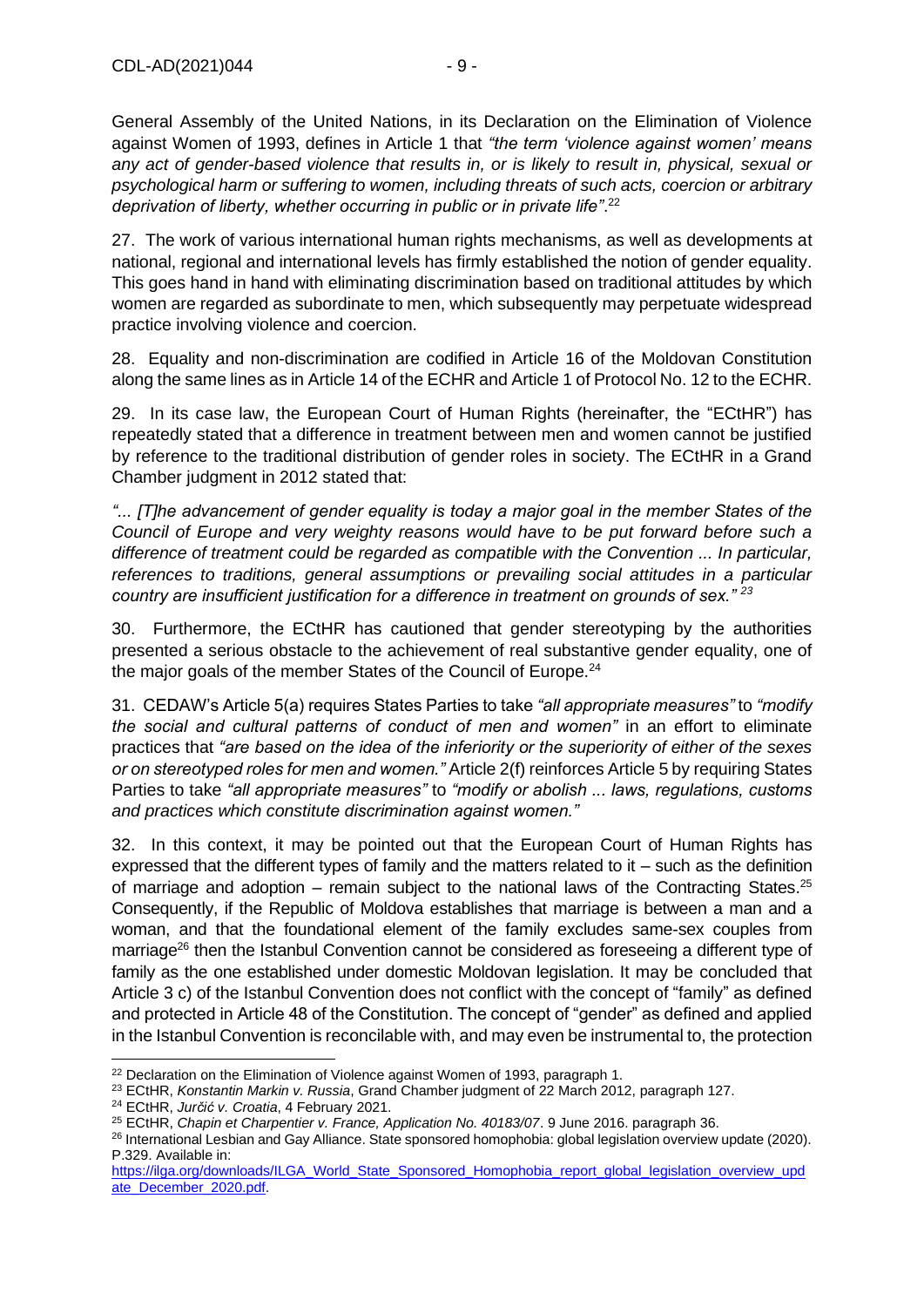of the rights and freedoms laid down in the Constitution, and with the values incorporated in the notion of *"family"* as a *"natural and fundamental element of the Moldova society"*. In this context, it may be stressed that the Istanbul Convention does not regulate family life as such, and in particular does not prescribe the recognition of same-sex partnerships. It only recognises forced marriages as a form of violence and criminalises them.

# <span id="page-9-0"></span>**B. Article 14 of the Istanbul Convention - education**

33. Article 14 of the Istanbul Convention contains provisions on issues to be covered in formal curricula at the different levels of education. The issues expressly mentioned are: equality between women and men, non-stereotyped gender roles, mutual respect, non-violent conflict resolution in interpersonal relationships, gender-based violence against women and the right to personal integrity. The same issues (and the principles which underpin them) must be promoted in informal educational facilities as well as in sports, cultural and leisure facilities and the media.

34. The Explanatory Report contains the following explanation:

*"95. In paragraph 1, this article addresses the need to design, where Parties deem appropriate, teaching material for all levels of education (primary, secondary and tertiary education) that promotes such values and enlightens learners with respect to the various*  forms of violence covered by the scope of this Convention. Where Parties deem teaching *material appropriate, it needs to be adapted to the capacity of learners, which would, for example, require primary school teaching material to meet the intellectual capacity of primary school students. Teaching material means any type of formally developed and approved material that forms part of the curriculum and that, where appropriate, all teachers at a particular school have access to and are required or requested to use in class. As the words "where appropriate" indicate, the drafters did not want to impose a specific model on the Parties. Rather, this provision leaves it to the Parties to decide which type of schooling and which age group of learners they consider such teaching material to be appropriate for. The drafters decided on this wording to allow for a maximum of flexibility in the implementation of this provision also taking into account different possibilities between Parties in determining teaching materials. Some states for instance determine the teaching aims in their formal curriculum while leaving it to the schools to decide on the proper working methods and teaching materials to be used to reach these aims. The term "formal curriculum" refers to the planned programme of objectives, content, learning experiences, resources and assessment offered by a school where appropriate. It does not refer to incidental lessons which can be learnt at school because of particular school policies."*

35. The only provisions of Article 35 of the Constitution dealing with education that seem relevant in this respect are paragraph 6, dealing with autonomy of higher education, and paragraph 8, dealing with freedom of religious education. However, the issues and principles mentioned in Article 14 of the Istanbul Convention are all issues or principles which constitute core elements of a national legal order based upon fundamental human values and the protection of human rights. These principles and core values must be respected by the authorities, but also by individuals and groups, be they religious or not. That there is no place in Europe for convictions and beliefs that justify violence against women is a basic value that must be presumed to also be at the foundation of the Constitution of the Republic of Moldova.

36. It may, therefore, be assumed that the drafters of the Constitution did not have the intention of placing restrictions on the responsible authorities to guarantee an educational system that promotes awareness of and respect for these core values. In addition, the relevant provisions of Article 35 of the Constitution should be read in conjunction with, and interpreted in harmony with, Article 54, paragraph 2, of the Constitution allowing for restrictions of certain rights and freedoms to the extent requested for the protection of the rights, freedoms and dignity of other persons.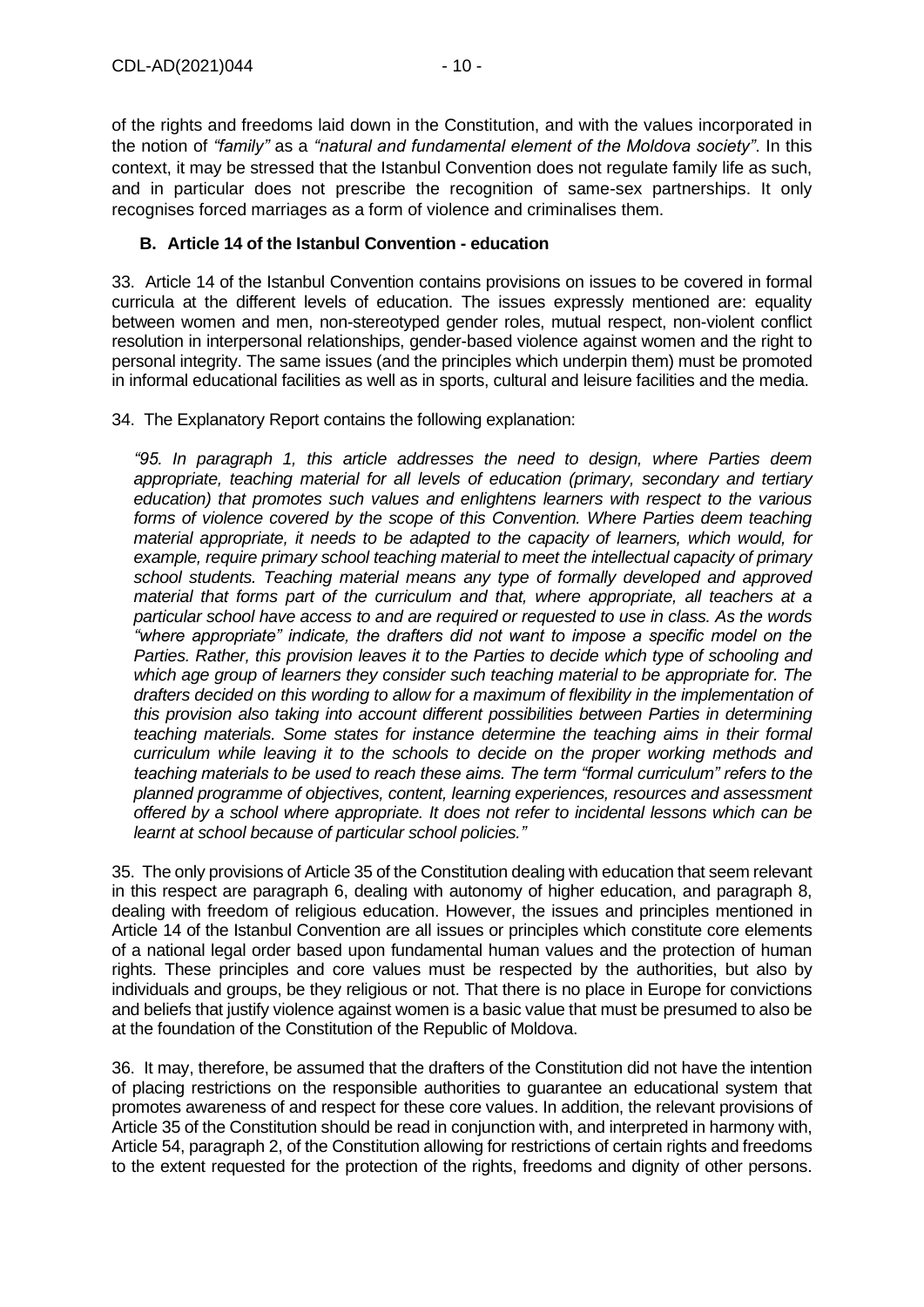Moreover, the Republic of Moldova is already under the international obligation to protect, among others, women and girls against violence and to protect their physical and psychological integrity, *inter alia* in virtue of Articles 3 and 6, respectively, of the European Convention on Human Rights and Articles 7 and 17 of the International Covenant on Civil and Political Rights.

37. GREVIO, the independent expert body responsible for monitoring the implementation of the [Istanbul Convention](http://rm.coe.int/CoERMPublicCommonSearchServices/DisplayDCTMContent?documentId=090000168046031c) by the Parties, recognises that Article 14 of the Istanbul Convention leaves it to the discretion of the parties to the Convention to decide on the age groups and type of schooling to offer relevant teaching material to. Where such material is developed, however, it must be formally approved and form part of the official curriculum. What is required is an integrated approach to gender equality in the education system raising awareness.<sup>27</sup>

38. GREVIO has encouraged authorities to provide students with knowledge and skills on the topics identified in Article 14 of the Istanbul Convention, including through appropriate sex education. Such efforts should be based on measures aimed at the training of education professionals and follow an integrated approach to the issue of equality between women and men in education. To this end, the authorities may wish to be guided by Recommendation CM/Rec(2007)13 of the Committee of Ministers to Council of Europe member States on gender mainstreaming in education.<sup>28</sup>

39. The above requirements have been contested as infringing with the rights of parents to educate their children on the basis of their own beliefs and religion. As provided for in the second sentence of Article 2 to Protocol No. 1 to the ECHR:

*"... In the exercise of any functions which it assumes in relation to education and to teaching, the State shall respect the right of parents to ensure such education and teaching in conformity with their own religious and philosophical convictions."* 

40. Article 2 of Protocol No. 1 to the ECHR applies to all areas and not only religious instruction. Sex education and ethics thus fall within the scope of Article 2 of Protocol No. 1.<sup>29</sup> It is onto the fundamental right to education that is grafted the right of parents to respect for their religious and philosophical convictions. Consequently, parents may not refuse a child's right to education on the basis of their convictions.<sup>30</sup>

41. The Republic of Moldova is party to the Convention on the Rights of the Child (CRC) which proclaims that childhood is entitled to special care and assistance. As stated in the Preamble of the CRC *"the child should be fully prepared to live an individual life in society, and brought up in the spirit of the ideals proclaimed in the Charter of the United Nations, and in particular in the*  spirit of peace, dignity, tolerance, freedom, equality and solidarity". Article 3 of the CRC provides that in all actions concerning children, whether undertaken by public or private social welfare institutions, courts of law, administrative authorities or legislative bodies, the best interests of the child shall be a primary consideration. Article 18 of the Convention stipulates that parents / legal guardians who have the primary responsibility for the upbringing and the development of the child – the best interest of the child must be their basic concern.

42. Children have the right to freedom of expression, which includes the freedom to seek, receive and impart information and ideas of all kinds, regardless of frontiers, either orally, in writing or in print, in the form of art, or through any other media of the child's choice (Article 13 of the CRC). States Parties shall respect the right of the child to freedom of thought, conscience and religion, (cf. Article 14 of the CRC) and States Parties shall respect the rights and duties of parents / legal

 $28$  Ibid.

<sup>27</sup> <https://rm.coe.int/grevio-inf-2019-16/168098c61a>

<sup>29</sup> Cf., ECtHR, *Jimenez Alonso and Jimenez Merino v. Spain,* 25 May 2000; ECtHR, *Dojan and Others v. Germany*  (dec.), 13 September 2011; ECtHR, *Appel-Irrgang and Others v. Germany,* 6 October 2009.

<sup>30</sup> *Konrad and Others v. Germany* (dec), 11 September 2006.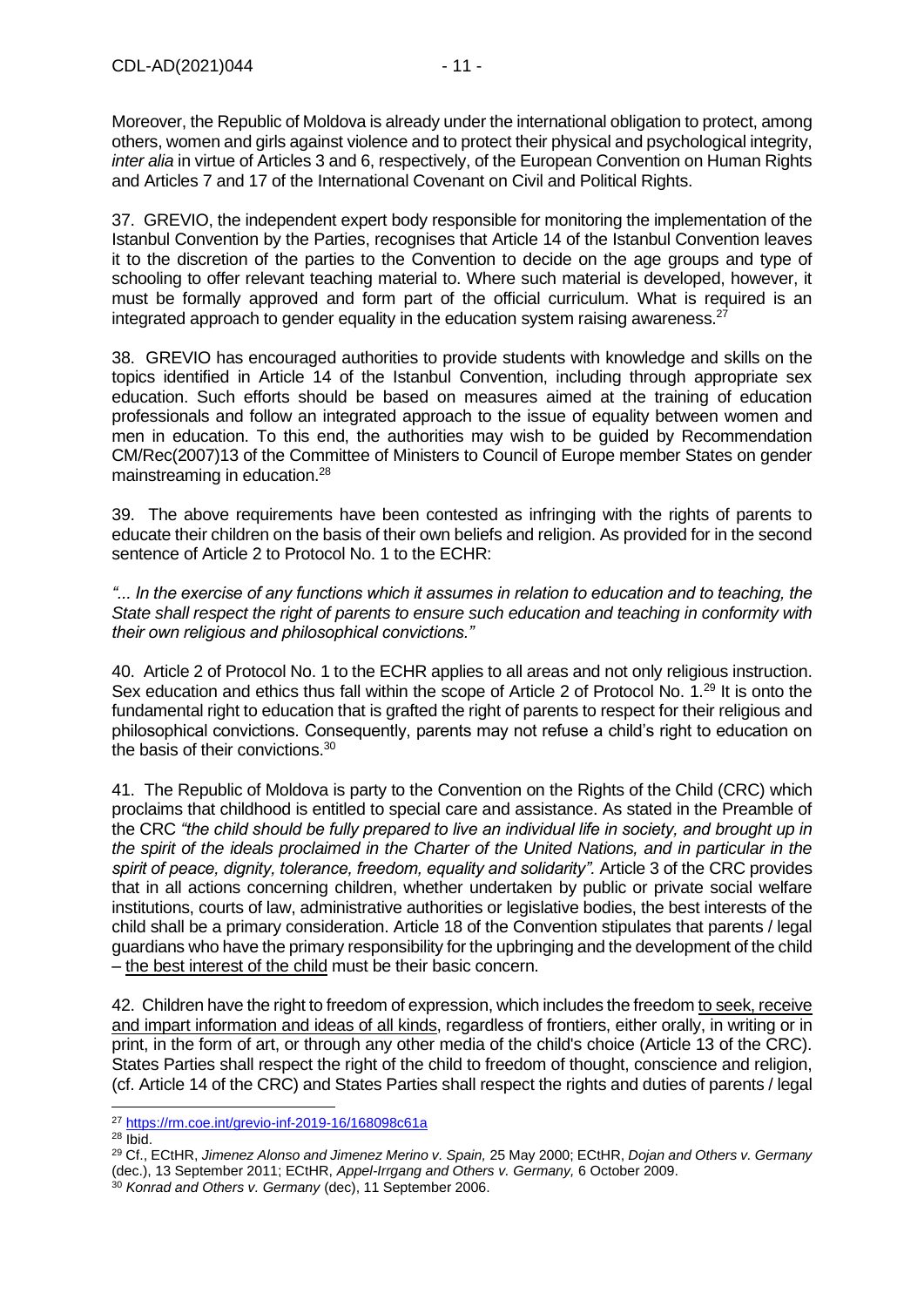guardians to provide direction to the child in the exercise of his or her right in a manner consistent with the evolving capacities of the child. As stated in the Explanatory Report: *"Attitudes, convictions and behavioural patterns are shaped very early on in life. The promotion of gender equality, mutual respect in interpersonal relationships and non-violence must start as early as possible and is primarily a responsibility of parents. Educational establishments, however, have an important role to play in enhancing the promotion of these values".* 

43. In addition, the Venice Commission has stated that Article 14 of the Istanbul Convention does not interfere with the right of parents to educate their children according to their own religious beliefs, because this falls outside the scope of the treaty $31$ .

44. Similarly, the Venice Commission has stated on multiple occasions that parents have the right to educate their children according to their own religious beliefs, for instance, in the recommendations for Montenegro<sup>32</sup>, Uzbekistan<sup>33</sup>, Azerbaijan,  $34$  and Ukraine<sup>35</sup>.

45. Article 14 of the Istanbul Convention only requires the State Parties to include teaching material on issues such as equality between women and men, non-stereotyped gender roles, and non-violent conflict resolution in interpersonal relationships; based on the fact that gender stereotypes and behavioural patterns against women are shaped very early on in life<sup>36</sup>, which is in line with Article 16 of the Constitution that forbids discrimination on the basis of sex.

46. Hence, Article 14 of the Istanbul Convention does not violate the right of parents to decide on the education that their children must receive, because it leaves the States sufficient room to respect this right when deciding the manner in which to implement Article 14.

47. Consequently, Article 14 of the Istanbul Convention should not be seen as violating Article 35 of the Constitution. In this context it may also be important to point to the fact that Article 35 itself contains obligatory aspects of education: compulsory elementary education; study of the official language; accessibility for everyone of secondary, vocational and higher education; and the laic character of State education.

# <span id="page-11-0"></span>**C. Article 28 of the Istanbul Convention - reporting by professionals**

48. Article 28 of the Istanbul Convention requires necessary steps to be taken by the State to ensure that the confidentiality rules imposed by internal law on certain professionals do not constitute an obstacle for reporting serious acts of violence.

49. The Explanatory Report states the following:

*"146. Under this article Parties to the Convention must ensure that professionals normally bound by rules of professional secrecy (such as, for example, doctors and psychiatrists) have the possibility to report to competent organisations or authorities if they have reasonable grounds to believe that a serious act of violence covered by the* 

<sup>31</sup>CDL-AD(2019)018. *Armenia - Opinion on the constitutional implications of the ratification of the Council of Europe Convention on preventing and combating violence against women and domestic violence (Istanbul Convention)*. <sup>32</sup>CDL-AD(2019)010, *Montenegro - Opinion on the draft Law on Freedom of Religion or Beliefs and legal status of religious communities,* paragraph 45.

<sup>33</sup> CDL-AD(2020)002, *Uzbekistan - Joint opinion of the Venice Commission and OSCE/ODIHR on the draft Law "On freedom of conscience and religious organisations"* paragraph 54.

<sup>34</sup> CDL-AD(2012)022, *Joint Opinion on the Law on Freedom of Religious Belief of the Republic of Azerbaijan by the Venice Commission and the OSCE/ODIHR*, paragraphs 59-60.

<sup>35</sup> CDL-AD(2006)030. Ukraine - *Opinion on the Draft Law on the insertion of amendments on Freedom of Conscience and Religious Organisations in Ukraine,* paragraph 27.

<sup>36</sup> CDL-AD(2019)018, *Armenia - Opinion on the constitutional implications of the ratification of the Council of Europe Convention on preventing and combating violence against women and domestic violence (Istanbul Convention)*, paragraph 82.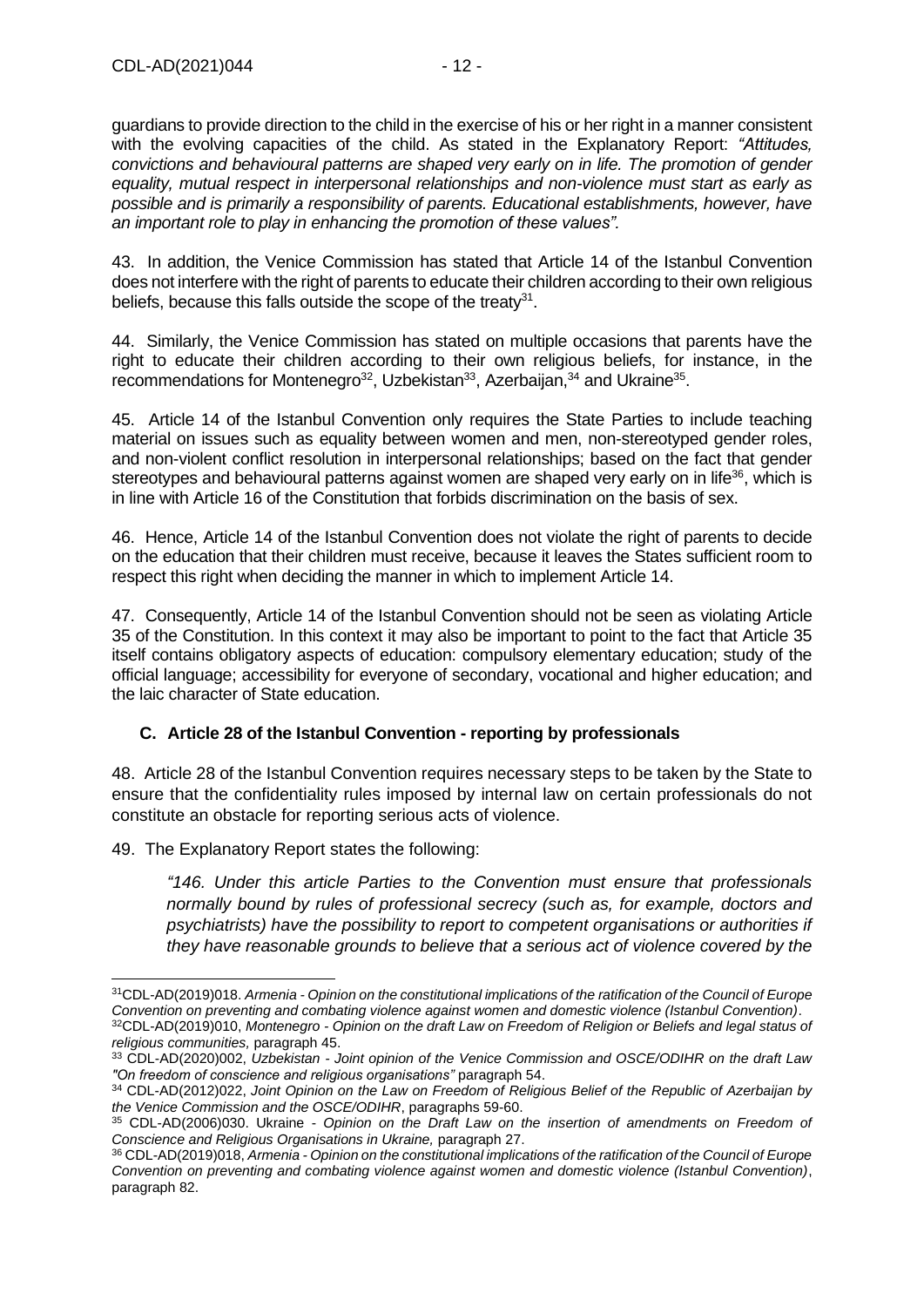*scope of this Convention has been committed and that further serious acts of such violence are to be expected. These are cumulative requirements for reporting and cover, for example, typical cases of domestic violence where the victim has already been subjected to serious acts of violence and further violence is likely to occur.* 

*147. It is important to note that this provision does not impose an obligation for such professionals to report. It only grants these persons the possibility of doing so without any risk of breach of confidence. While confidentiality rules may be imposed by legislation, issues of confidentiality and breach of such may also be governed by codes of ethics or professional standards for the different professional groups. This provision seeks to ensure that neither type of confidentiality rule would stand in the way of reporting serious acts of violence. The aim of this provision is to protect life and limb of victims rather than the initiation of a criminal investigation. It is therefore important to enable those professionals who, after careful assessment, wish to protect victims of violence.*

*148. The term "under appropriate conditions" means that Parties may determine the situations or cases to which this provision applies. For instance, Parties may make the obligation contained in Article 28 contingent on the prior consent of the victim, with the exception of some specific cases such as where the victim is a minor or is unable to protect her or himself due to physical or mental disabilities. Moreover, each Party is responsible for determining the categories of professionals to which this provision applies. The term "certain professionals" is intended to cover any number of professionals whose functions involve contact with women, men and children who may be victims of any of the forms of violence covered by the scope of this Convention. Additionally, this article does not affect the rights, in conformity with Article 6 ECHR, of those accused of acts to which this Convention applies, whether in civil or criminal proceedings."*

50. One of the main fears voiced in public debates regarding the Istanbul Convention is that professionals might be forced by this Convention to breach the confidentiality rule and report the instances of violence to the authorities. In this respect, the Venice Commission has stressed in its opinion for Armenia on the Istanbul Convention that: *"The main purpose of Article 28 of the Istanbul Convention is not to incite States to do away with professional confidentiality, but to incite them to open the way for certain professionals, primarily in the health sector, to report on suspected cases of serious acts of violence against women or domestic violence, without running the risk of being sanctioned for breaching confidentiality. […] The Istanbul Convention therefore does not require States Parties to legislate in a manner that might be seen as incompatible with the constitutional provisions on confidentiality of communication"* (paragraph 87).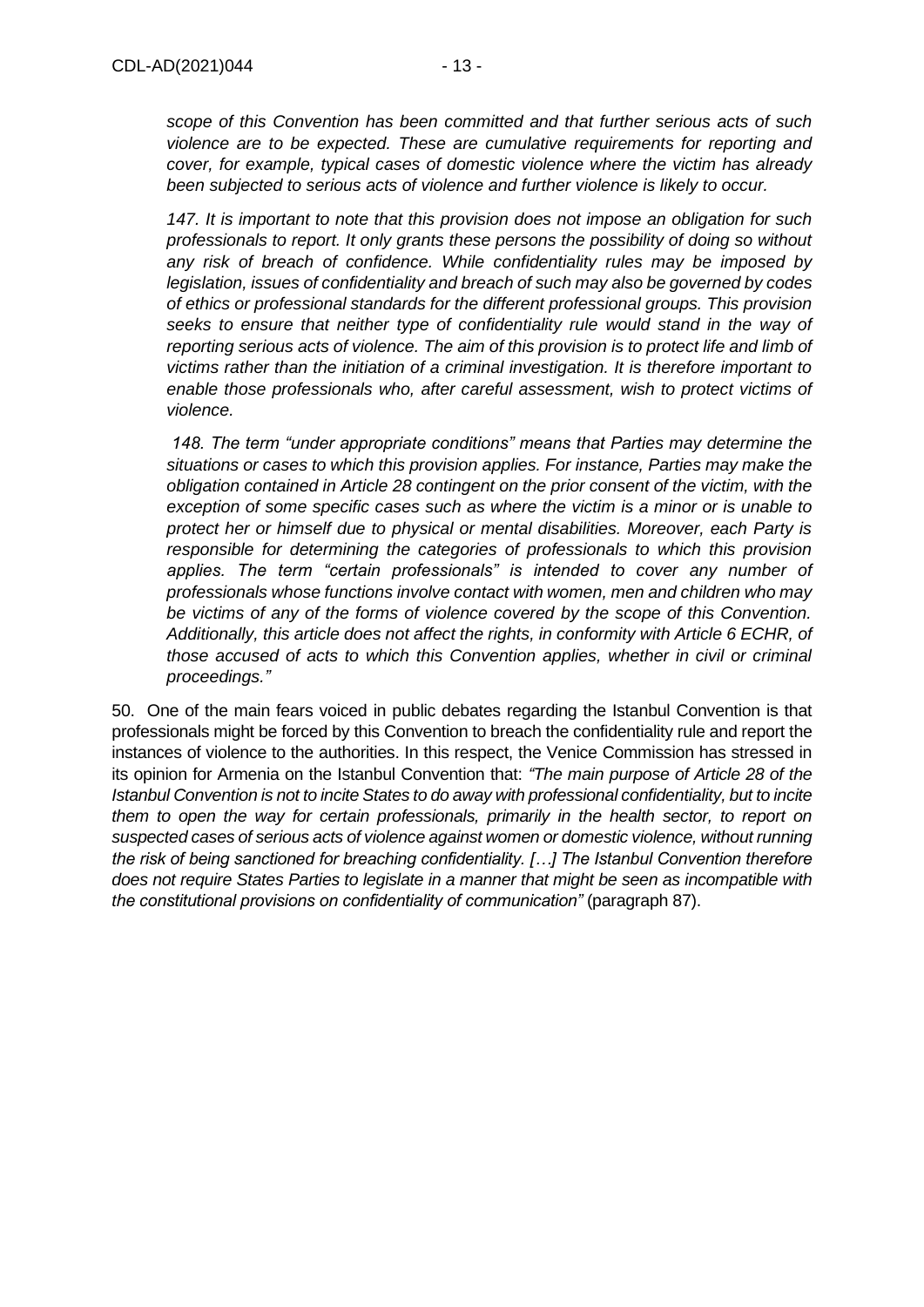51. In the majority of EU Member States, reporting obligations already exist for professionals who are in contact with children  $37$  (cf., the EU Child Abuse Directive).<sup>38</sup> This, however, does not cover the obligation of relevant professionals to report all forms of violence against women/domestic violence because it is limited to suspicions of child sexual abuse.

52. It seems to be alleged that the principle of professional confidentiality may conflict, on the one hand, with the integrity and free conscience of the professional concerned and, on the other hand, with the protection of the women or girls concerned. Accepting the treaty obligation to make professional reporting possible *"under appropriate conditions",* which may also include the condition of prior consent of the alleged or potential victim, should not be seen as a violation of the freedom of conscience protected by Article 31, paragraph 1 of the Constitution. That provision qualifies the exercise of freedom of conscience by stating that its exercise should be in a spirit of tolerance and mutual respect. It may be clear that this spirit should work primarily in favour of the victim, or potential victim, rather than of the perpetrator or potential perpetrator of an act of violence.

53. Moreover, Article 24, paragraph 1 of the Constitution obliges the State to guarantee every individual the right to life and physical and mental integrity. This provision should be taken into account when interpreting and delimiting Article 28 of the Istanbul Convention. This may lead to harmonizing the interpretation and application of the two provisions so as to alleviate any possible conflict.

# <span id="page-13-0"></span>**D. Article 42 of the Istanbul Convention - Unacceptable justifications for crimes, including crimes committed in the name of so called "honour"**

54. Article 42 of the Istanbul Convention contains the obligation to ensure that in criminal procedures concerning violence against women and domestic violence culture, custom, religion, tradition or so-called "honour" shall not be regarded as justification for such acts.

55. The Explanatory Report sets out the following:

*"216. The drafters enshrined in this Convention an important general principle: nobody under the jurisdiction of the courts of one of the Parties to this Convention will be allowed to validly invoke what he or she believes to be an element of his or her culture, religion or other form of personal reason to justify the commission of what is simply an element of a criminal offence, i.e. violence against women. In order to address crimes committed in the name of so-called "honour" the drafters intended to ensure that crimes committed to punish a victim for her or his behaviour are not justified. Consequently, this article sets out the obligation for Parties, in paragraph 1, to ensure that culture, custom, religion, tradition or so-called "honour", are not regarded as justification for any of the acts of violence covered by the scope of this Convention. This means that Parties are required to ensure that criminal law and criminal procedural law do not permit as* 

<sup>37</sup> In 15 Member States (Bulgaria, Croatia, Denmark, Estonia, France, Hungary, Ireland, Lithuania, Luxembourg, Poland, Romania, Slovenia, Spain, Sweden and the United Kingdom) reporting obligations are in place for all professionals.

In 10 Member States (Austria, Belgium, Cyprus, the Czech Republic, Greece, Finland, Italy, Latvia, Portugal and Slovakia) existing obligations only address certain professional groups such as social workers or teachers. In Germany, Malta and the Netherlands, no reporting obligations were in place in March 2014. In Malta, however, the new draft Child Protection Act (Out of Home Care), introduces the obligation of mandatory reporting for all professionals and volunteers.

In many Member States, the anonymity of reporting professionals is not always guaranteed, as in Denmark, Greece and Lithuania, for example. This lack of anonymity may sometimes discourage professionals from reporting a case of a presumed victim.

<sup>38</sup> Directive 2011/93/EU of the European Parliament and of the Council of 13 December 2011 on combating the sexual abuse and sexual exploitation of children and child pornography, and replacing Council Framework Decision 2004/68/JHA.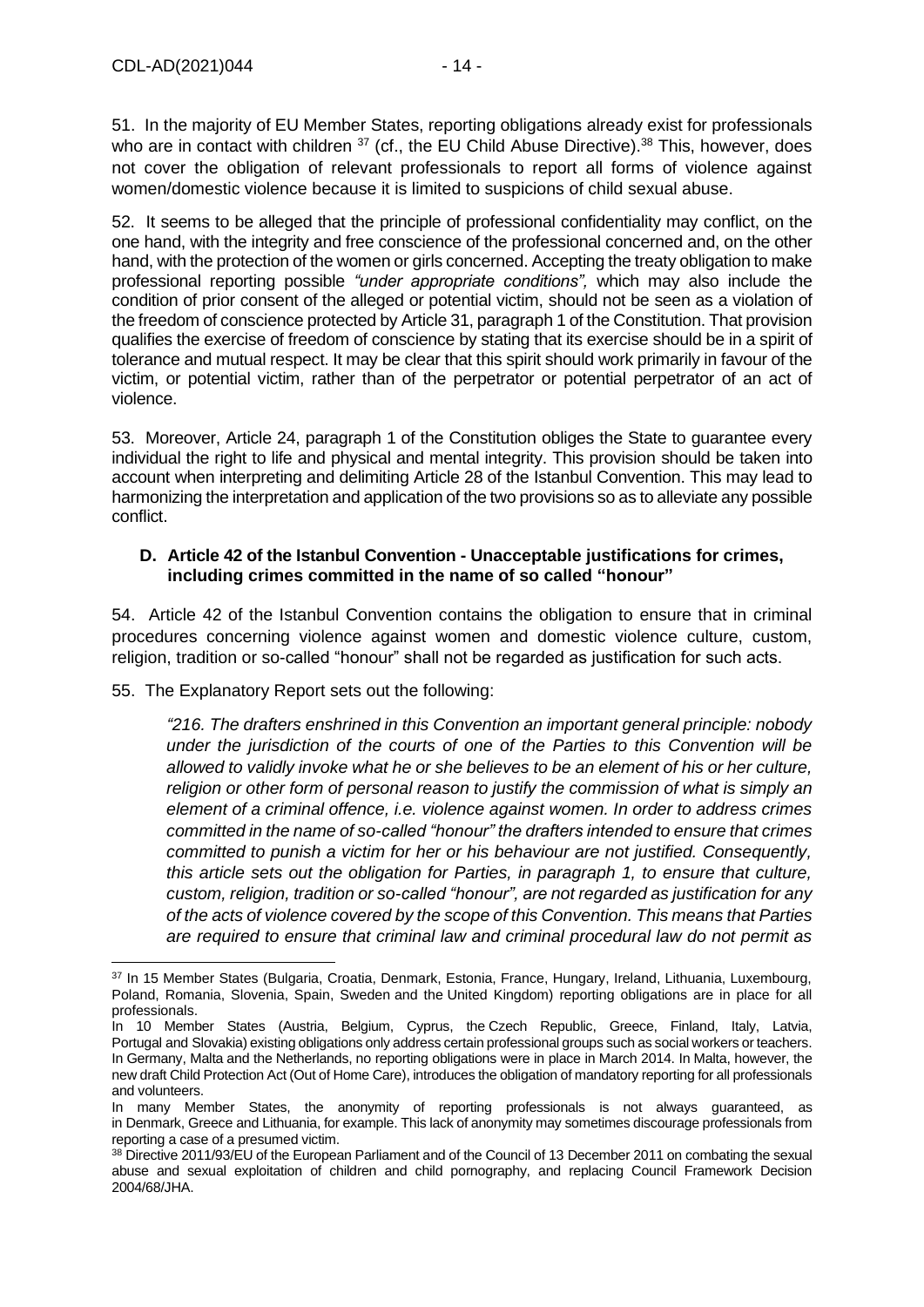*justifications claims of the accused justifying his or her acts as committed in order to prevent or punish a victim's suspected, perceived or actual transgression of cultural, religious, social or traditional norms or customs of appropriate behaviour.* 

*217. In addition, this provision requires Parties to ensure that personal convictions and individual beliefs of judicial actors do not lead to interpretations of the law that amount to a justification on any of the above-mentioned grounds. Paragraph 1 thus reinforces for the particular area of criminal law the obligation contained in Article 12, paragraph 5, of the Convention."*

56. One form of gender-based violence, the so-called honour crimes, have been part of the criminal law landscape of Council of Europe Member States for a long time. There are examples from different countries where judges handed down lenient sentences because the perpetrator claimed to have acted out of respect for his culture, tradition, religion or custom to restore his so-called "honour".<sup>39</sup> In its Mid Term Horizontal Review, GREVIO explained this situation in its baseline evaluation reports on Italy and Portugal: *"…courts continue to invoke the perpetrator's motives such as 'hurt feelings' or 'jealousy' to downplay violence and justify a reduced sentence…"* and, in its baseline evaluation reports for Italy and Turkey, in order to respond to these challenges it called for *"the dismantling of the concept that the honour and prestige of a man or the family are intrinsically associated with the conduct or presumed conduct of the women related to them, as well as for training of judicial professionals and monitoring of judicial practices, including through data collection."<sup>40</sup>*

57. Article 42 of the Istanbul Convention rejects any reference to cultural, traditional or religious practices as a mitigating factor in cases of violence against women, including socalled "honour crimes".

58. The Istanbul Convention advocates a holistic response to all forms of violence against women and girls. It aims to end impunity as its Article 46 calls for aggravating circumstances when determining sentences in the cases of so-called "honour crimes", usually committed by family members.<sup>41</sup>

59. Ending impunity for gender-based violence is one of the aims of the Istanbul Convention. But its provisions are also directed at preventing such violence. Article 53 of the Istanbul Convention introduces restraining and protection orders for all forms of gender-based violence, not only domestic violence. There are additional measures which the Istanbul Convention requires States Parties to take to prevent "honour-crimes" such as setting up services for women at risk of being murdered by their relatives (see Articles 22 and 24).

60. In particular, alerting authorities is very important in relation to "honour crimes" where women fear their own relatives and must be able to confide in persons they trust.

61. Protecting women against "honour crimes" should be seen as being in line with Article 16 of the Constitution of the Republic of Moldova as well as with the obligations of the Republic of Moldova has undertaken as a contracting party to international and regional human rights treaties.

62. Violence against women and domestic violence must be categorised as serious crimes. Their prohibition according to European, if not universal, standards touches upon the general conscience of mankind.

<sup>39</sup> <https://rm.coe.int/honor-crimes-web-a5/1680925835>

<sup>&</sup>lt;sup>40</sup> [Mid Term Horizontal Review of GREVIO baseline evaluation reports,](https://www.coe.int/en/web/istanbul-convention/-/mid-term-horizontal-review-provides-a-panoramic-view-of-the-implementation-of-the-istanbul-convention) paragraph 392.

<sup>41</sup> <https://rm.coe.int/honor-crimes-web-a5/1680925835>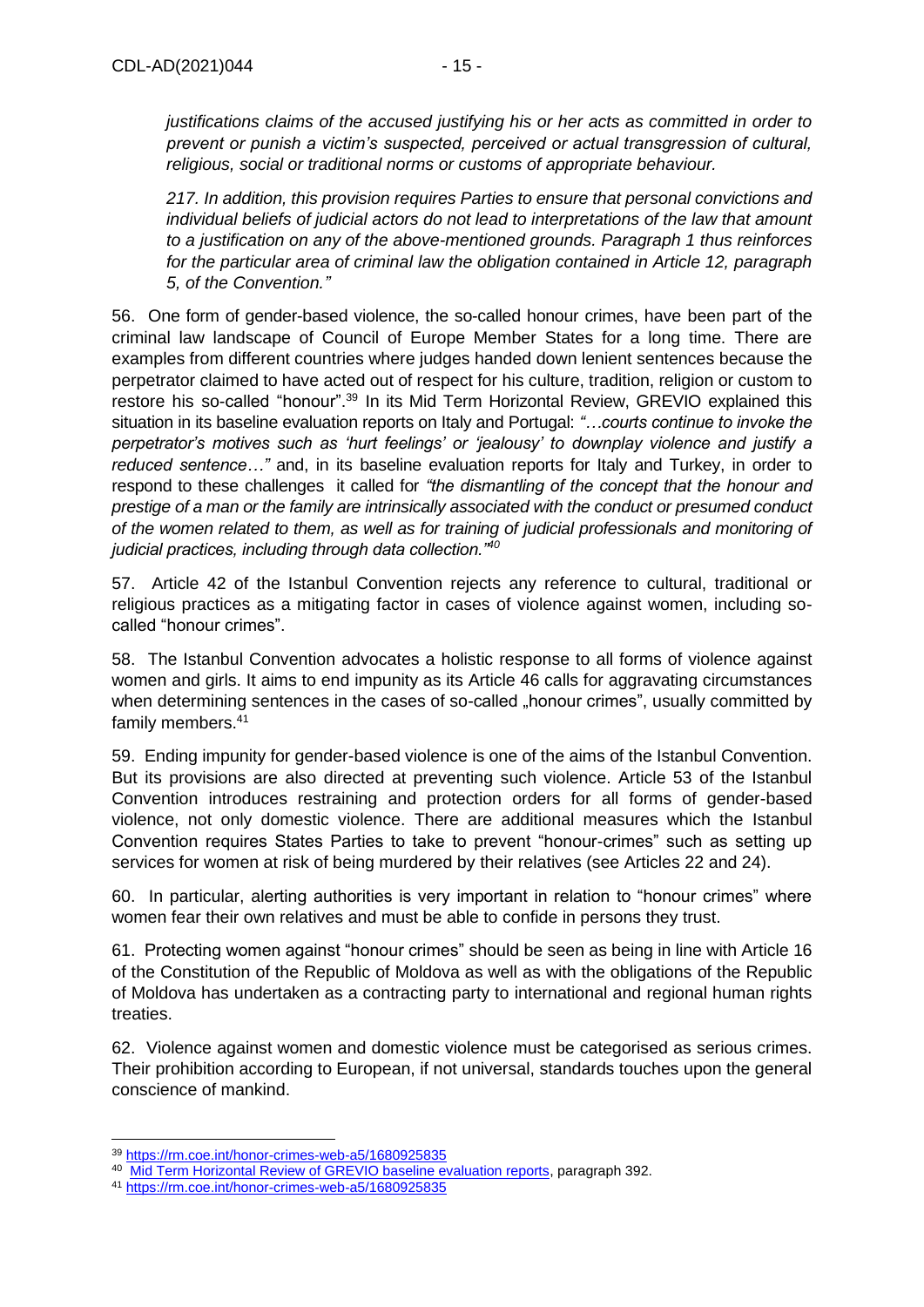63. It may, therefore, be assumed that the drafters of the Constitution did not have the intention to define freedom of opinion, religion and conviction, and the right to education in such a way as to justify the commitment of acts that are generally considered to be serious crimes.

# <span id="page-15-0"></span>**V. Conclusion**

64. The Venice Commission reiterates that the ratification of a treaty is a sovereign act of the State. The choice of the type of relationship it would like to establish between its domestic and the international legal order, in other words what status a treaty will have within the domestic legal order once it is ratified, is also a sovereign act of the State.

65. In this *amicus curiae* brief, the Venice Commission has limited itself to the questions posed by the Constitutional Court of the Republic of Moldova and replied to them mainly from the perspective of international human rights law. It will be up to the Constitutional Court of the Republic of Moldova to decide whether there are any incompatibilities between the Istanbul Convention and the Constitution of the Republic of Moldova.

66. The request received by the Venice Commission from the Constitutional Court of the Republic of Moldova was as follows: *What are the constitutional implications of Articles 3 (c), 14, 28 and 42 of the Istanbul Convention on the right of the parents to educate their children according to their own religious beliefs and on the concept of the family?*

67. The conclusions reached on the main issues in this *amicus curiae* brief are as follows:

- With respect to Article 3 (c) of the Istanbul Convention (Gender)
	- The objective of the gendered understanding in Article 3 (c) of the Istanbul Convention, is to eradicate violence perpetuated by prevailing attitudes of women being inferior to men. This provision seems to be in line with Article 16 of the Constitution on Equality according to which *"all citizens of the Republic of Moldova shall be equal before the law . . . regardless of sex"* and where the *"foremost duty of the State shall be the respect and protection of the human person"* and with Article 48 of the Constitution, which provides that the family is founded on a freely consented marriage between a husband and wife, on their full equality in rights.
- With respect to Article 14 of the Istanbul Convention (Education)

On non-stereotyped gender roles, the requirement of enhancing gendered understanding in education is in full accordance with international and European standards. The Republic of Moldova is already under the international obligation to protect, among others, women and girls against violence and to protect their physical and psychological integrity, *inter alia* in virtue of Articles 3 and 6, respectively, of the ECHR and Articles 7 and 17 of the ICCPR.

The relevant provisions of Article 35 of the Constitution of the Republic of Moldova should be read in conjunction with, and interpreted in harmony with, Article 54, paragraph 2, of the Constitution allowing for restrictions of certain rights and freedoms to the extent required for the protection of the rights, freedoms and dignity of other persons. Therefore, steps on the part of the Government to include these issues and principles, "where appropriate", in curricula as a "core" of civilization and as a necessity to protect certain basic rights, should not be seen as violating Article 35 of the Constitution.

• With respect to Article 28 of the Istanbul Convention (Reporting by professionals)